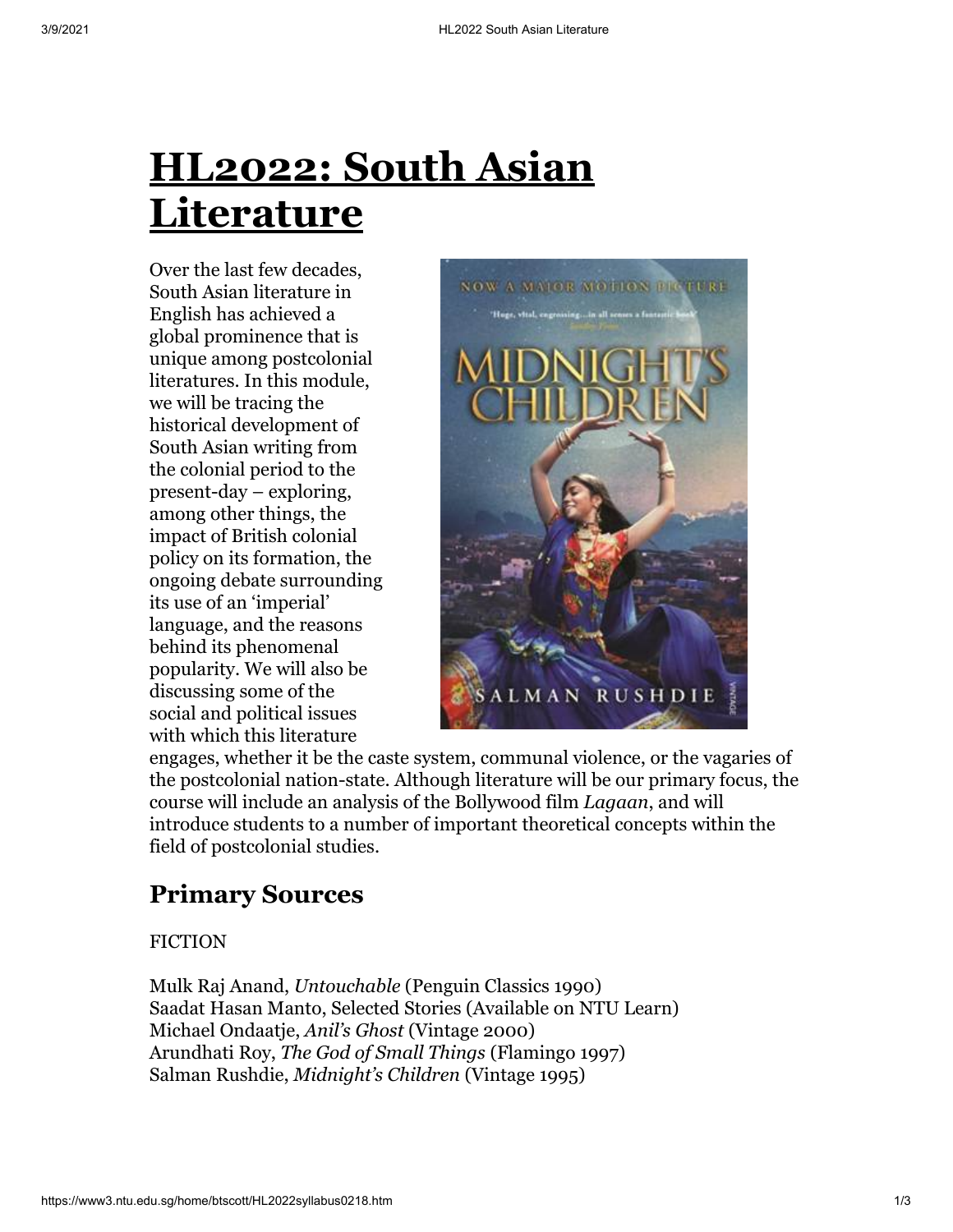#### FILM

*Lagaan* (dir. Ashutosh Gowariker; 2001)

## **Secondary Sources**

Vinayak Chaturvedi (ed.), *Mapping Subaltern Studies and the Postcolonial* Ayesha Jalal and Sugata Bose, *Modern South Asia: History, Culture, Political Economy* Arvind Krishna Mehrotra (ed.), *A History of Indian Literature in English*

### **Assessment**

| Class participation | 10\% |
|---------------------|------|
| Coursework essay    | 40%  |
| Examination         | 50%  |

## **Lecturer**

Dr. Bede Scott HSS-03-60 [btscott@ntu.edu.sg](mailto:btscott@ntu.edu.sg)

| Week                   | <b>Topics</b>                                     | <b>Readings</b>                                                    |
|------------------------|---------------------------------------------------|--------------------------------------------------------------------|
| $\mathbf{1}$<br>13 Aug | <b>Introduction</b>                               |                                                                    |
| $\mathbf{2}$<br>20 Aug | <b>Caste and Class I</b>                          | Mulk Raj Anand,<br>Untouchable                                     |
| 3<br>27 Aug            | <b>Caste and Class II</b>                         | Mulk Raj Anand,<br>Untouchable                                     |
| 4<br>3 Sept            | <b>Communal Violence and</b><br><b>Partition</b>  | Saadat Hasan Manto,<br>'Cold Meat,' 'Open It,'<br>'Toba Tek Singh' |
| 5<br>10 Sept           | <b>History and the Nation-</b><br><b>State I</b>  | Salman Rushdie,<br>Midnight's Children                             |
| 6<br>17 Sept           | <b>History and the Nation-</b><br><b>State II</b> | Salman Rushdie,<br>Midnight's Children                             |